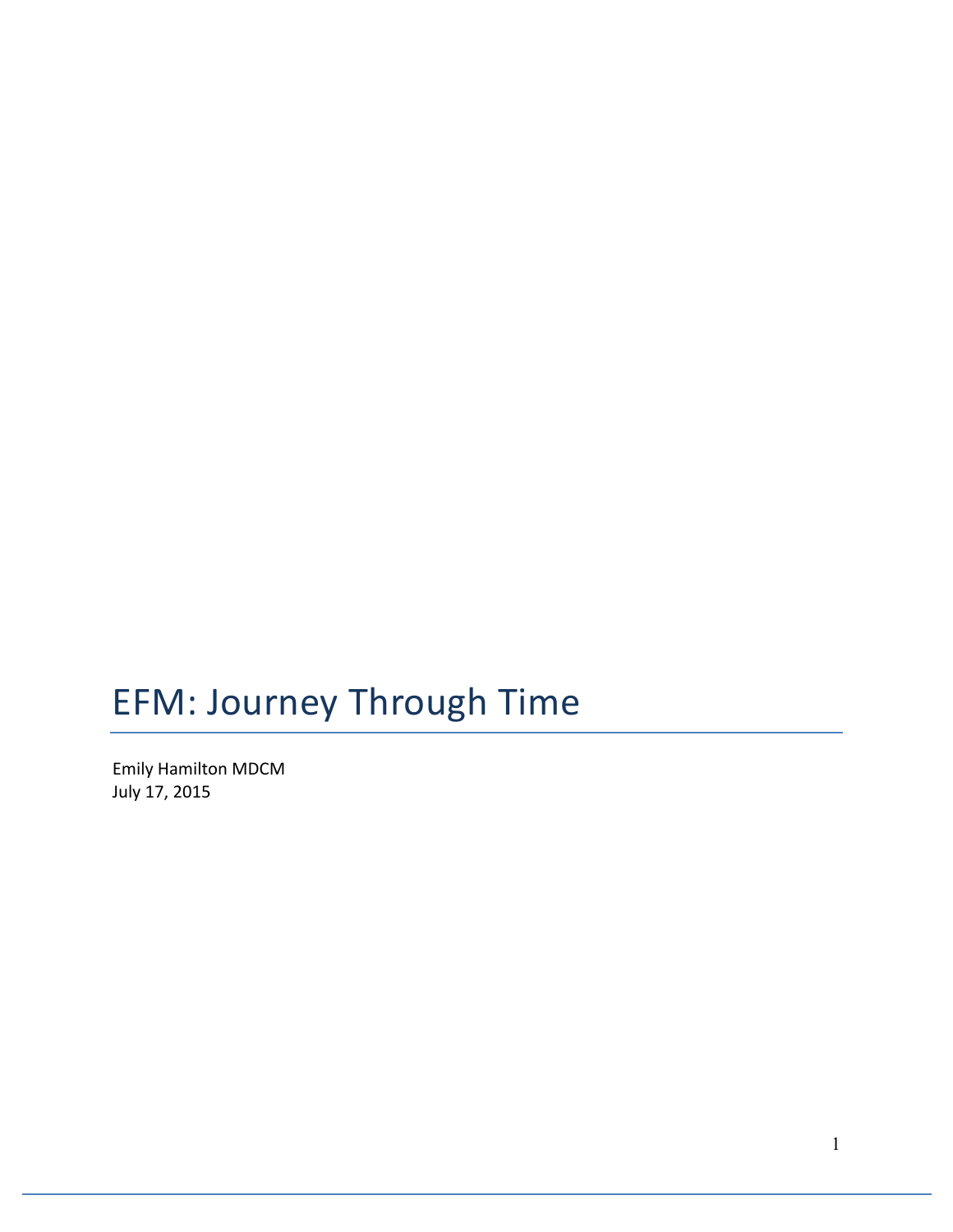# **Contents**

| 3. |  |
|----|--|
| 4. |  |
| 5. |  |
|    |  |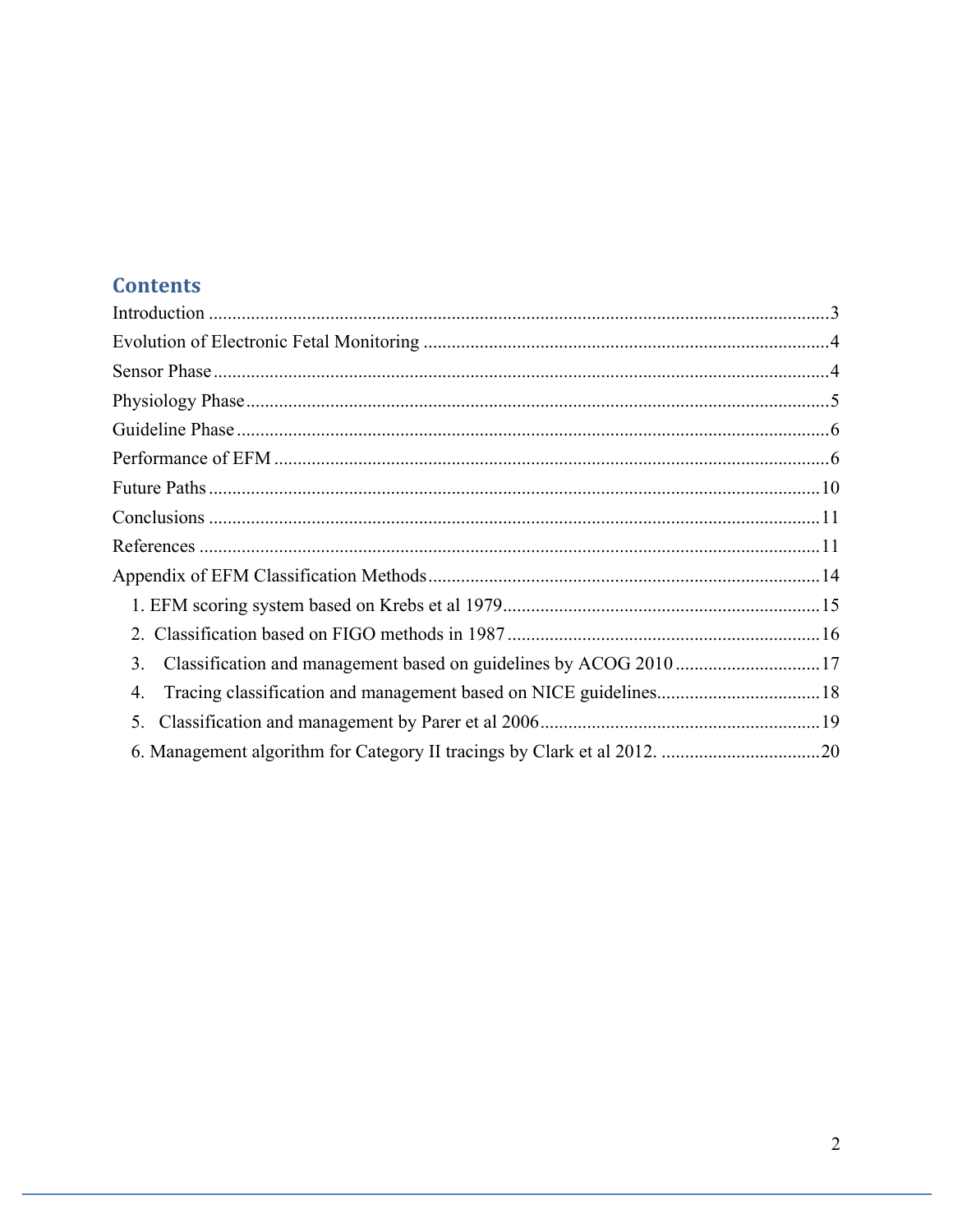#### **Introduction**

Controversy is no stranger to electronic fetal monitoring (EFM). Few technologies in medicine can claim association with such a wide range of professional reaction. At different times EFM technology has been inflated, berated, debated and sometimes obfuscated. Despite controversy, it remains a mainstay of intrapartum care, suggesting that clinicians find its benefits outweigh its disadvantages.

Clinical benefit is supported by many encouraging reports show falling rates of intrapartumrelated neonatal encephalopathy (NE).<sup>(1-7)</sup> A myriad of factors influence complicated outcomes such as NE and it would be incorrect to attribute the improvement to any single one. That said, several large jurisdictions with population-wide statistics have shown steady declines, often reaching reductions in the range of 40% per decade. Figure 1 shows declining numbers of births with intrapartum-related neonatal encephalopathy by decade in several regions. (7)



Figure1. Regional trends in the numbers of births with intrapartum-related neonatal encephalopathy 

Improvement in outcome is not likely to be related simply to better recording of the fetal heart rate. EFM monitors have changed little in the past thirty years. In contrast, clinical practices today are very different from those in the mid 1980's when the largest randomized clinical trial (RCT) on EFM was reported<sup>.(8)</sup> During that study, perinatal hypoxic death or newborn seizures occurred at an astounding rate of approximately 1 in every 225 births and primary cesarean rates were around 2.4%. <sup>(8)</sup> Today EFM is used in the vast majority of births in hospitals. In high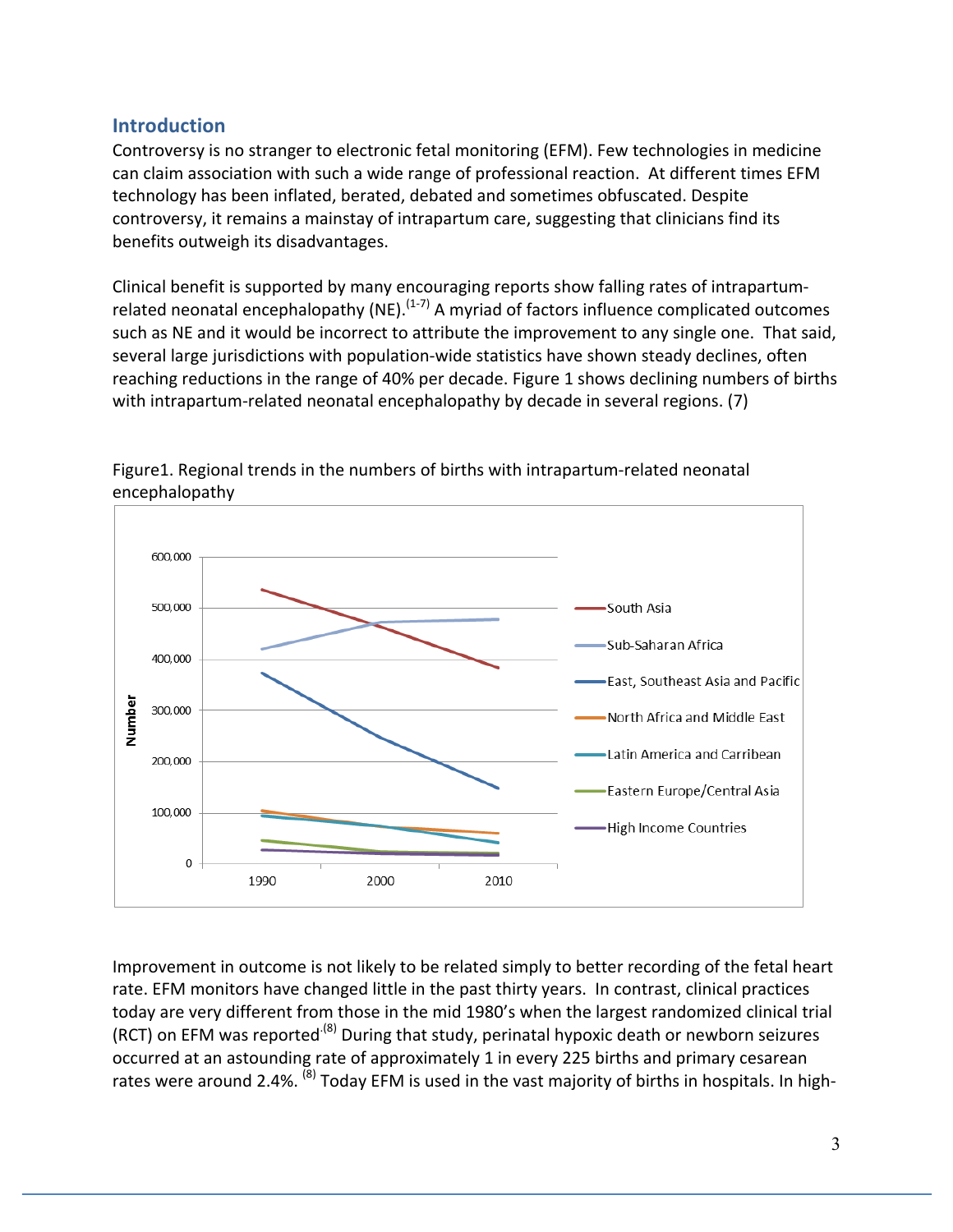income countries, the rate of NE is around 1.5 per 1000 births. Preventable intrapartum stillbirths are almost eliminated and cesarean rates often exceed 30%.

Over the last few decades we have come to realize that that human factors and system failures play a substantial role in adverse outcomes across all of branches medicine.<sup>(9)</sup> Human actions, such as delayed recognition of tracing abnormality or delayed intervention, are reported to have occurred in approximately half of birth-related asphyxia injuries.( $^{10-14)}$  Drawing from aviation and military experience, we have adopted their models to build less error-prone health care systems. Consequently policies and procedures to redress the reasons underlying human error are now widespread<sup>.(15-18)</sup> In middle- and low-income countries, improving the national socioeconomic status and access to basic and safe healthcare is strongly associated with improved health outcomes.

In order to better understand the relationship between the EFM and the improvement in NE it is helpful to review the timeline of advances in fetal monitoring.

#### **Evolution of Electronic Fetal Monitoring**

The invention of the stethoscope is generally attributed to René Laennec in 1816. He listened to adult heart tones using a roll of paper and later fashioned a wooden tube-like instrument. "Ear trumpets" (flared funnel shaped devices used to concentrate sound waves) had been used as hearing aids for more than a century. His internist friend, Jean Alexandre Lejumeau, Vicomte de Kergaradec, tried this device to listen to the "noises" of amniotic fluid but instead he heard fetal heart tones. His questioning merits translation: "From the changes occurring in the strength and rate of fetal heart beats, wouldn't it be possible to know about the status of health or sickness of the fetus?"<sup>(19, 20)</sup> How prescient considering that we ask the same question nearly 200 years later!

Despite the challenges of disseminating medical information in that era, the significance of fetal heart tones and heart rate as an indicator of fetal status was recognized relatively rapidly. By 1833 Dublin physician Evory Kennedy published a monograph on auscultation of the fetal heart, commenting on the ominous heart rate pattern of "slowness of its return when a contraction is passing on," the effects of head or cord compression on heart rate, and the significance of meconium stained amniotic fluid.<sup>(20, 21)</sup> The first stethoscope designed specifically for fetal heart tones was created 79 years later by Adolphe Pinard in 1895. Another half century passed before reports appeared describing electronic methods to detect the fetal heart rate. Figure 2 shows a timeline of three phases and key events in the evolution in electronic fetal monitoring.

#### **Sensor Phase**

Spanning two decades, this first phase saw the creation of the basic electronic sensors and equipment to measure the fetal heart rate (FHR) and contractions. By 1968 the first commercial fetal monitor device was released using phonocardiography and external tocography.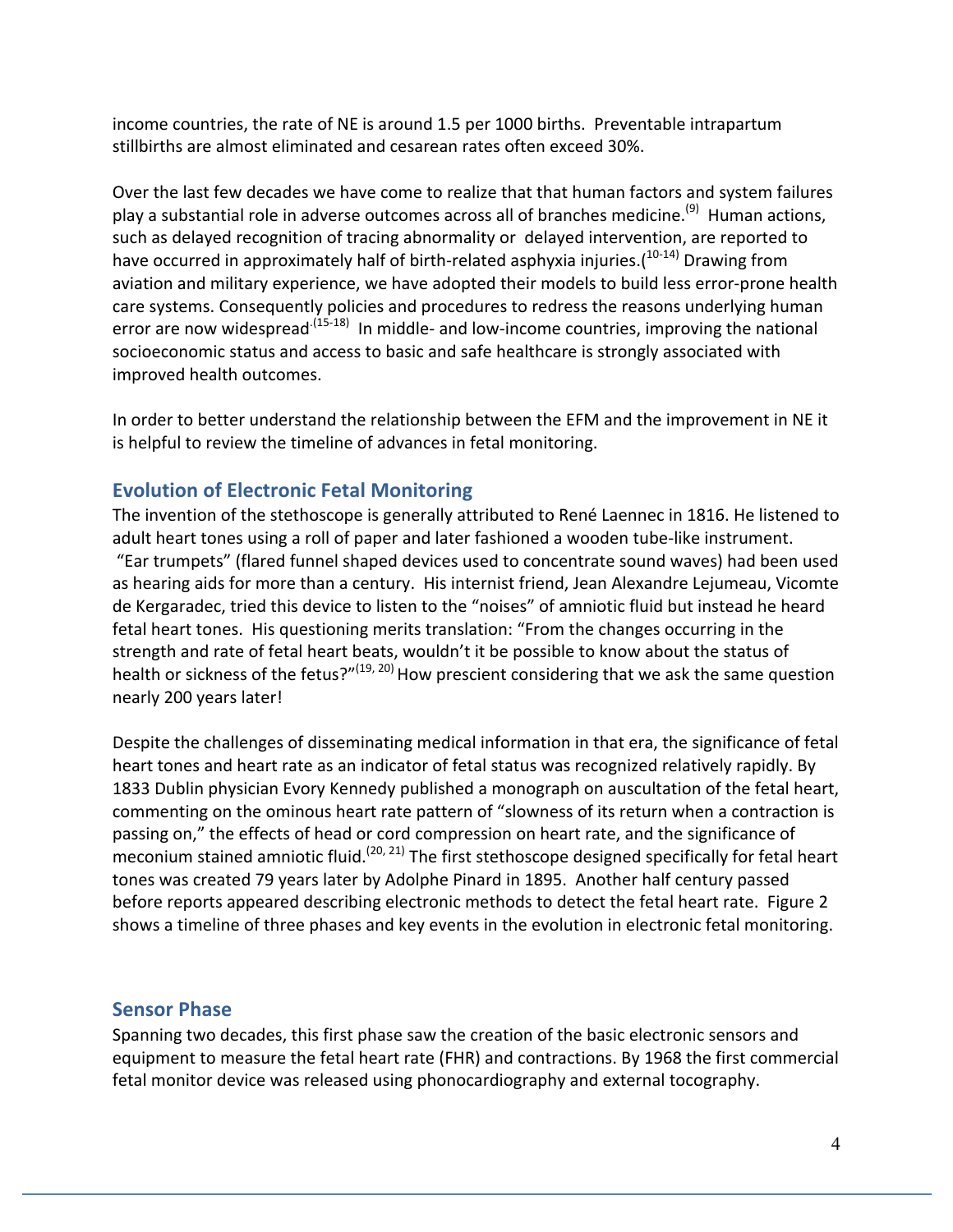Phonocardiography quickly gave way to direct scalp electrode for the measurement of FHR followed by the appearance of ultrasound-based sensors<sup>.(22)</sup>



Figure 2. Historical phases in the evolution of electronic fetal monitoring

#### **Physiology Phase**

During the next three decades, our understanding of human fetal physiology grew extensively. With measurement now possible it became feasible to observe fetal heart rate patterns during pregnancy and in labor. Using animal experimentation with pharmacological blocking agents, vessel cannulation/occlusion and nerve transection studies researchers elucidated how the fetal heart was regulated. Retrospective analysis of tracing in labors with adverse outcomes or other "natural experiments" like anencephaly or severe fetal anemia revealed other insights. (Important cardiac control mechanisms are discussed in more detail in the document, *EFM Basics: Physiology.)* During the 30-year physiology phase, over 8,000 publications are found in PubMed using the search terms fetal heart rate. An outstanding summary and organization of EFM literature was compiled by the Royal College of Obstetricians and Gynaecologists in the UK and remains an excellent resource today (23)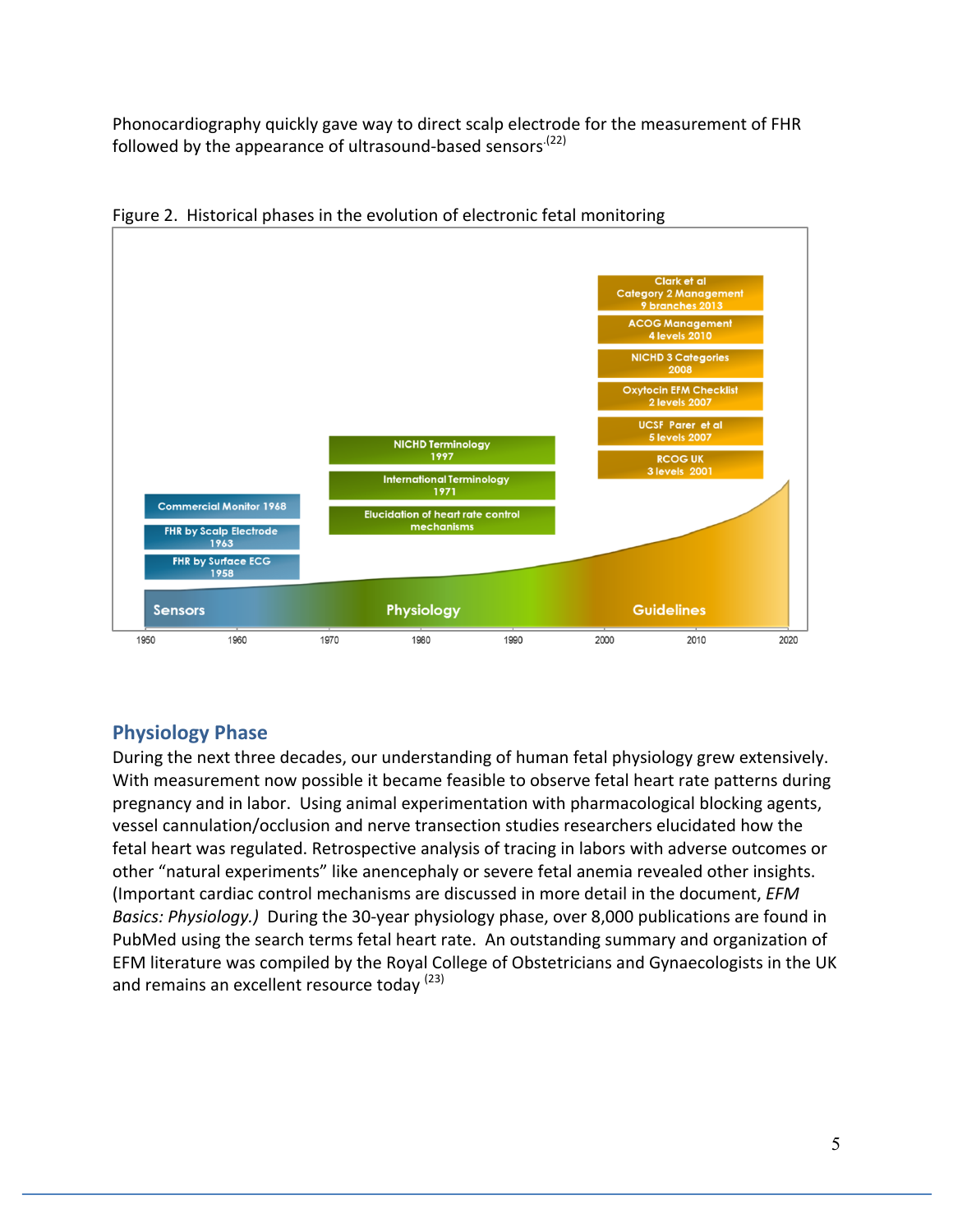#### **Guideline Phase**

As information became available from diverse research teams and electronic fetal heart rate monitoring adoption rose, an assortment of new terms followed. By 1971 the first international conference on monitoring of the fetal heat convened and developed consensus on related terminology. Unfortunately, their conclusions were never published. Over the years terminology was revisited by several professional groups.<sup>(24-28)</sup> Measuring the FHR, labeling patterns, and understanding the relevant physiology did not in themselves improve outcomes. However, they were the foundation upon which all guidelines directing clinical management were built.

Clinical guidelines for EFM management generally have two components:

- A graded classification defines the degree of tracing abnormality which in turn ordains the nature and urgency of intervention.
- A variety of EFM scoring systems were developed for both the antepartum and intrapartum periods. The newly introduced term *reactive* antepartum tracing gave rise to no less than 21 different definitions of a reactive test!<sup>(29)</sup> Early methods for the more difficult task of intrapartum classification used scoring systems. Points were awarded for various features with a maximum possible score of 10. Higher scores were more reassuring than lower scores. In practice scores were generally grouped into three levels so in effect 3-level classification systems have been is use for about 40 years.

Early classification systems published by Krebs et al in 1979 and FIGO in 1987 are summarized Appendix 1.  $(30, 31)$ 

Four modern classification systems place more reliance upon minimal baseline variability as a deciding factor, specify more details on the size, number and type of decelerations that are of concern and recommend clinical actions. For ease of comparison, they are also summarized in Appendix 1.<sup>(32-35)</sup>

## **Performance of EFM**

The clinical goals of EFM are to identify fetuses with increased risk of hypoxic injury so that intervention can avoid adverse outcome without also causing excessive numbers of unnecessary interventions. Thus, it is important to measure how often the classification method detected as abnormal the tracings of babies who showed hypoxic injury and how often it did the same in babies who were born without a problem. These measures are the hallmarks used to assess the performance of a diagnostic method. However the goal of EFM is *prevention* of illness and not diagnosis. It is not straightforward to measure the performance of a prevention technique such as EFM for two important reasons.

The first reason is related to "intervention paradox". The fundamental measures of performance of a diagnostic are sensitivity (% of unhealthy patients with a positive test) and false positive rates (% of healthy patients with a positive test). With EFM we have an intervention paradox. When the EFM is positive, intervention can prevent the illness from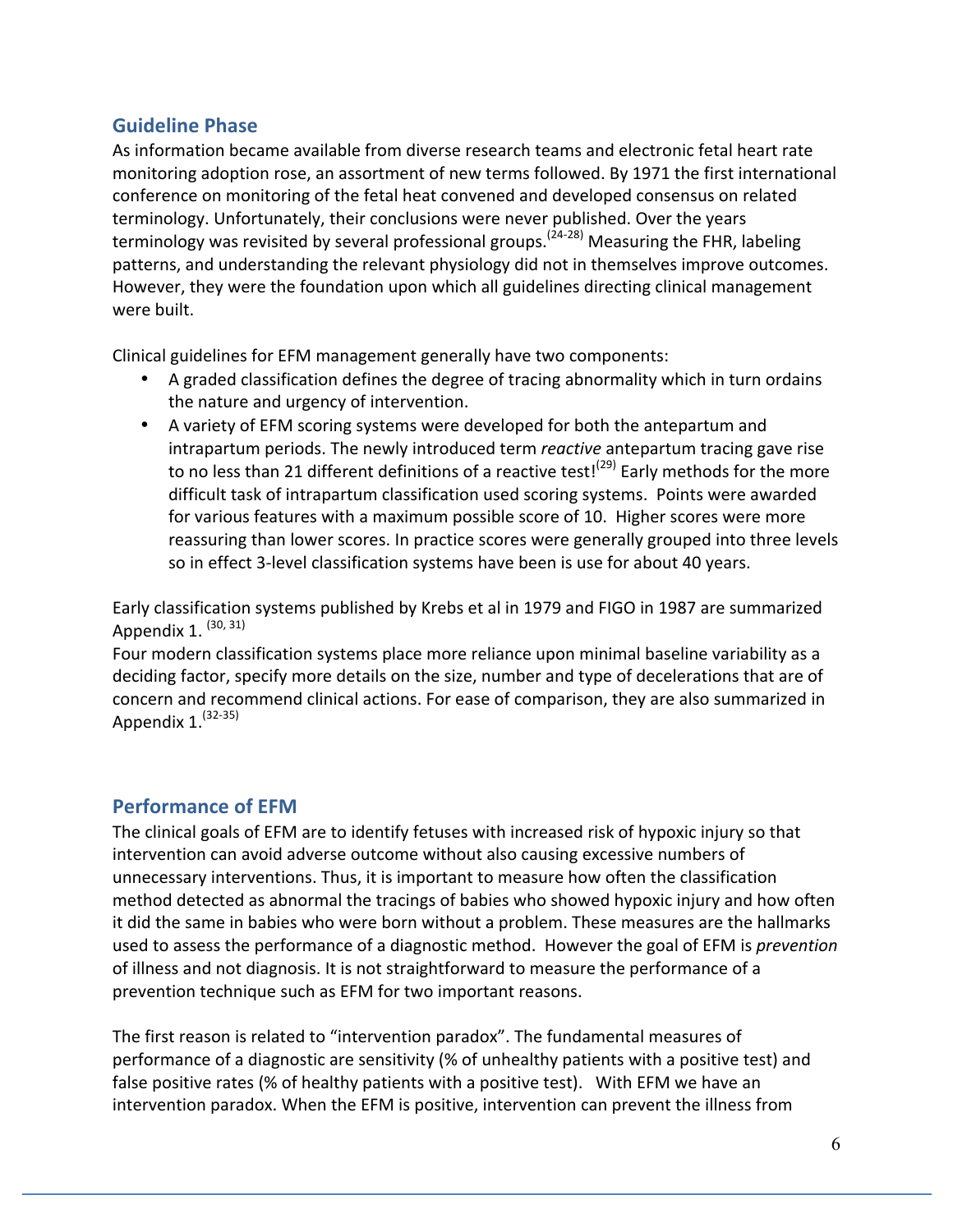occurring. The intervention paradox is that a *positive* test is now accompanied by a *healthy* outcome due to successful clinical intervention. We rarely know with certainty in this situation if a bad outcome was truly averted or if the EFM-based indication was just a false positive. Unless there is a test that can indicate that a bad outcome was impending, intervention paradox will cause us to underestimate sensitivity and overestimate false positive rates. Thus we should keep in mind that sensitivity and specificity are very conservative estimates of the value of FFM.

Intervention paradox should not prevent us from measuring sensitivity and specificity. These fundamental performance measures remain useful especially when comparing EFM classification systems done on the same dataset because they are subjected to the same limitations. Both high sensitivity and high specificity are desirable for different reasons. High sensitivity is desirable because hypoxic injury can have devastating long-term consequences. High specificity is desirable because normal outcome is far more common than hypoxic injury and many interventions based on a high false positive rate will create a major health care burden with no benefit. Summing sensitivity and specificity is a simple way of combining both measures with equal weight in order to compare the classification methods. A perfect test would have a score of 200; a test that was no better than chance would have a score of 100.

Table 1 shows a summary of performance for a variety of classification methods.<sup>(36-40)</sup> The sensitivity and false positive rates are shown graphically in Figure 3. The studies are not comparable in terms of adverse outcome studied. Some examined HIE, others used various levels of acidemia. Some used visual analysis and others used automated methods. Nevertheless the results show an interesting pattern.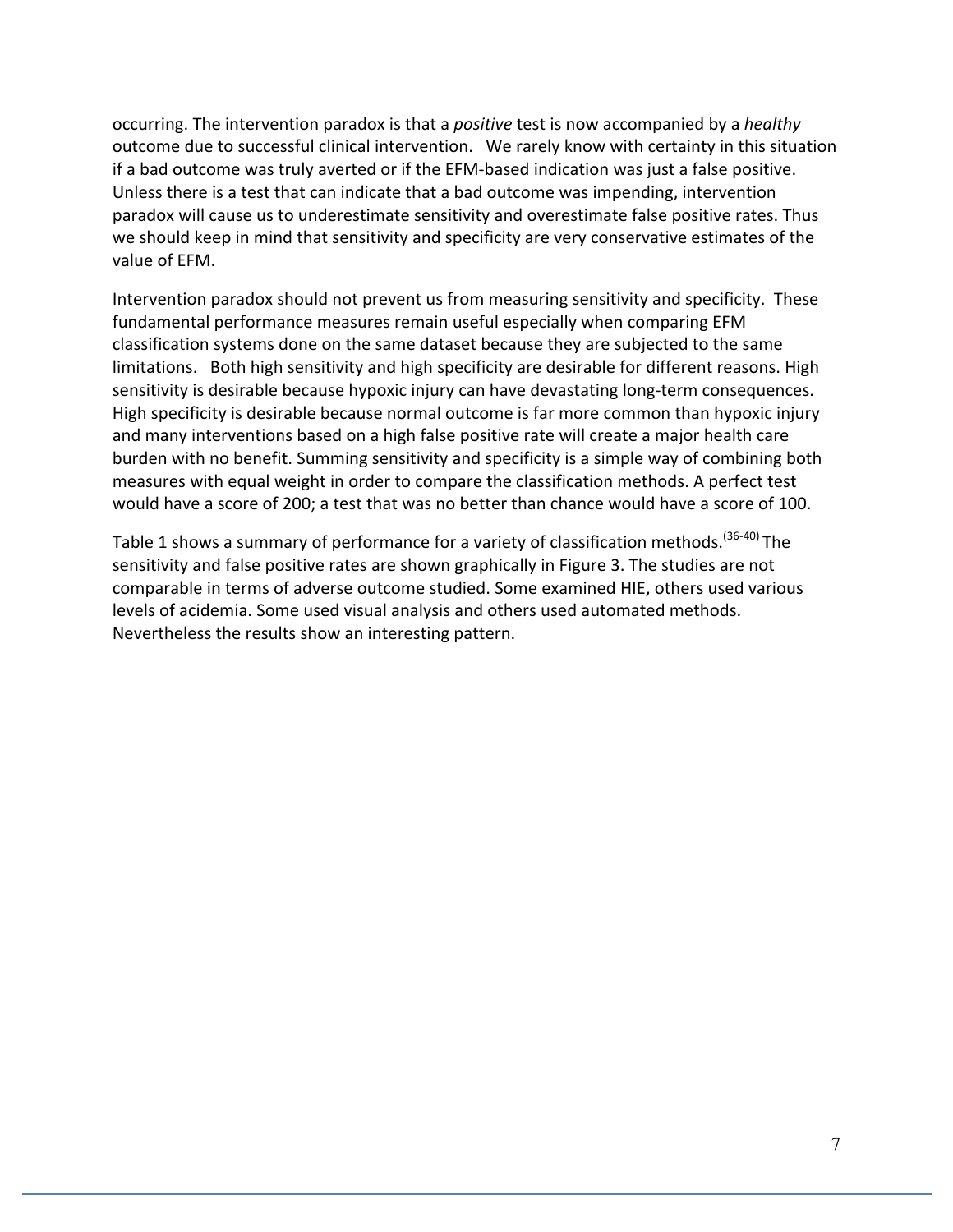|                              |                                  |                              |                                                                                                     |             |                    |                   | Sum of                                   |
|------------------------------|----------------------------------|------------------------------|-----------------------------------------------------------------------------------------------------|-------------|--------------------|-------------------|------------------------------------------|
| <b>Source</b>                | <b>Outcome</b><br><b>Number</b>  | Control<br><b>Number</b>     | Classification<br><b>Method</b>                                                                     | Sensitivity | <b>Specificity</b> | False<br>positive | Sensitivity<br>and<br><b>Specificity</b> |
| Spencer et                   | HIE all grades                   | No HIE                       | FIGO levels suspicious or                                                                           | 89%         | 48%                | 52%               | 137%                                     |
| al 1997                      | 38                               | 35                           | abnormal                                                                                            |             |                    |                   |                                          |
| Low et al<br>1999            | UA base deficit<br>$> 16$ mmol/L | UA base deficit<br><8mmol/L  |                                                                                                     |             |                    |                   |                                          |
|                              | 71                               | 71                           | Absent baseline<br>variability > 10 min                                                             | 17%         | 98%                | 2%                | 115%                                     |
|                              |                                  |                              | Minimal variability > 20<br>min AND late or                                                         | 46%         | 89%                | 11%               | 135%                                     |
|                              |                                  |                              | prolonged decelerations<br>Minimal variability >20<br>min OR late and/or<br>prolonged decelerations | 75%         | 57%                | 43%               | 132%                                     |
| <b>Elliott et al</b><br>2006 | HIE all grades                   | UA base deficit<br><8 mmol/L | Parer and Ikeda 5 levels                                                                            |             |                    |                   |                                          |
|                              | 60                               | 2132                         | Red                                                                                                 | 8%          | 98.3%              | 1.7%              | 107%                                     |
|                              |                                  |                              | Orange and above                                                                                    | 52%         | 81.9%              | 18.1%             | 134%                                     |
|                              |                                  |                              | Yellow and above                                                                                    | 88%         | 40.1%              | 59.9%             | 128%                                     |
|                              |                                  |                              | Blue and above                                                                                      | 98%         | 13.1%              | 86.9%             | 111%                                     |
| <b>Elliott et al</b><br>2006 | UA base deficit<br>$>12$ mmol/L  | UA base deficit<br><8 mmol/L | Parer and Ikeda 5 levels                                                                            |             |                    |                   |                                          |
|                              | 280                              | 2132                         | Red                                                                                                 | 3%          | 98.3%              | 1.7%              | 101%                                     |
|                              |                                  |                              | Orange and above                                                                                    | 30%         | 81.9%              | 18.1%             | 112%                                     |
|                              |                                  |                              | Yellow and above                                                                                    | 73%         | 40.1%              | 59.9%             | 113%                                     |
|                              |                                  |                              | Blue and above                                                                                      | 94%         | 13.1%              | 86.9%             | 107%                                     |
| Cahill et al<br>2012         | UA pH <= 7.10                    | UA pH>7.10                   | ACOG 3 Categories                                                                                   |             |                    |                   |                                          |
|                              | 57                               | 5331                         | Category II                                                                                         | 100%        | 2.4%               | 97.6%             | 102%                                     |
|                              |                                  |                              | Category III                                                                                        | 0%          | 99.9%              | 0.1%              | 100%                                     |
| Clark et al<br>2015          | UA base deficit<br>$>12$ mmol/L  | UA base deficit<br><8 mmol/L | 9branches based on EFM<br>and labor status                                                          |             |                    |                   |                                          |
|                              | 120                              | 120                          | Any Intervention<br>Recommendation                                                                  | 45.8%       | 81.7%              | 18.3%             | 128%                                     |

#### Table 1. Summary of reports describing classification performance

Figure 3 demonstrates the limitation of rule-based classification methods using EFM and EFM classical features. High sensitivity can be achieved only at the expense of a high false positive rate. The general relationship of sensitivity and specificity is shown by the solid line. Any new technique with a true advance should show performance levels much higher and to the left of this line. The best performing method is represented by the spot that is closest to the upper left corner of the graph.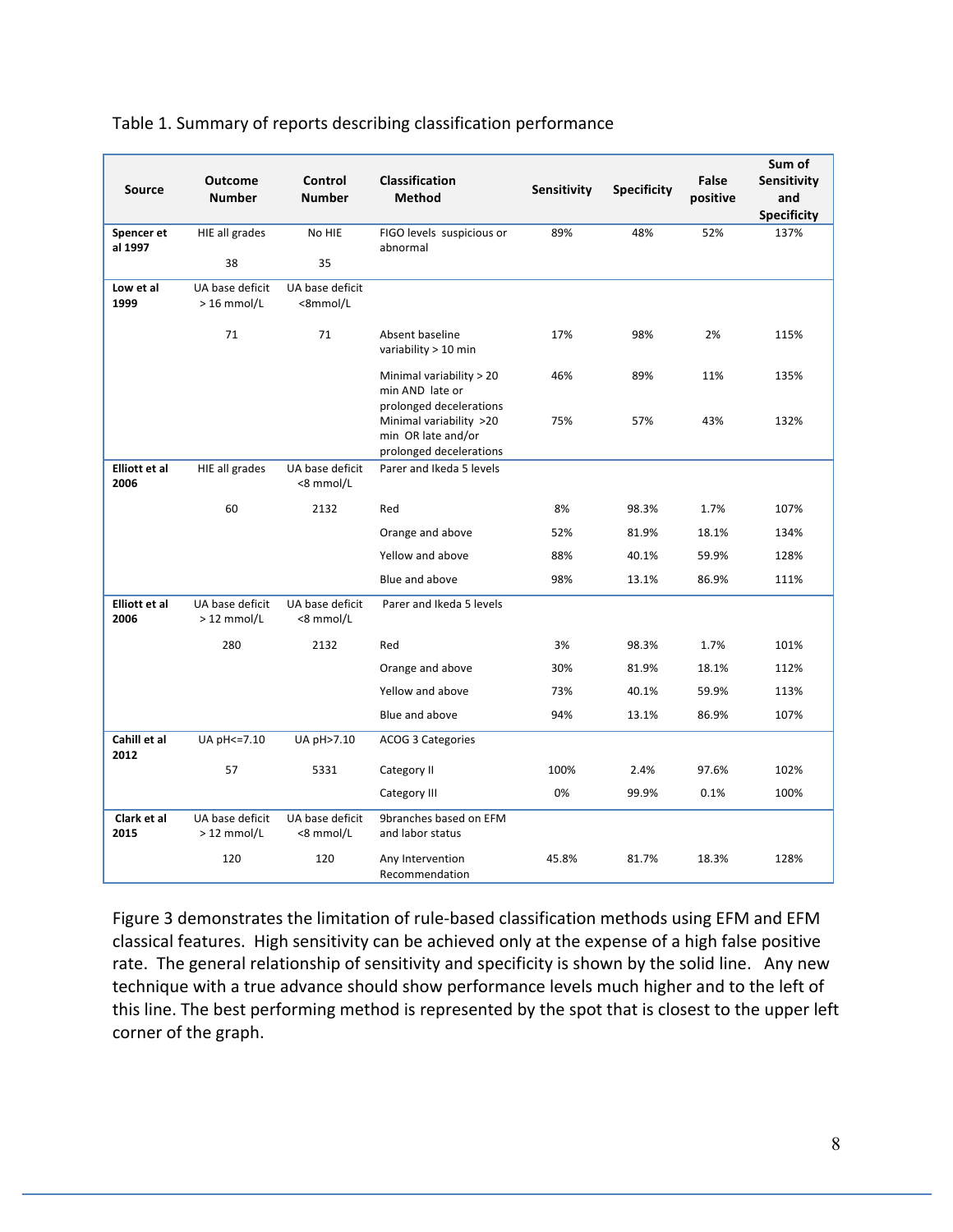

Figure 3. Graphical representation of the relationship between sensitivity and false positive rates for several classification methods.

The second reason measuring the performance of EFM is challenging relates to the use of clinical outcome as a measurement. Clinical outcome results from the cumulative effect of several steps namely beginning with signal acquisition, followed by diagnosis, and ending with timely and effective intervention. A deficiency at any step can negate all the benefit of a previous step. Likewise performance at an early step can hamper all subsequent steps. Several studies have reported that human actions, such as delayed recognition of tracing abnormality and/or delayed intervention, were present in large percentages of cases with asphyxial injuries.<sup>(10-14)</sup> Thus, clinical outcome measures reflect the entire process instead of any single step. Reflect upon the similarity of the basic electronic fetal monitor and the classifications systems used in the 1980s to their counterparts in place today. Contrast this with the rate of perinatal death or HIE of 1 in 225 in the 1980s to 1.5 per 1000 commonly seen today. Something happened to improve outcomes.

The patient safety movement has helped us understand the causes of error-prone health care systems. Some mitigation is directed at system vulnerabilities, such as legislation to limit working hours, recommendations on staff-to-patient ratios, setting standards for availability of obstetricians and operating room facilities, simulation training for emergency procedures and formal feedback on performance to clinicians.<sup>(15-18)</sup> Other actions are very specific to electronic fetal monitoring: Standardized nomenclature; graded classifications of abnormality; and formal guidelines for clinical management. Finally, improved understanding about the clinical significance of associating some fetal heart rate patterns with outcome helps clinicians respond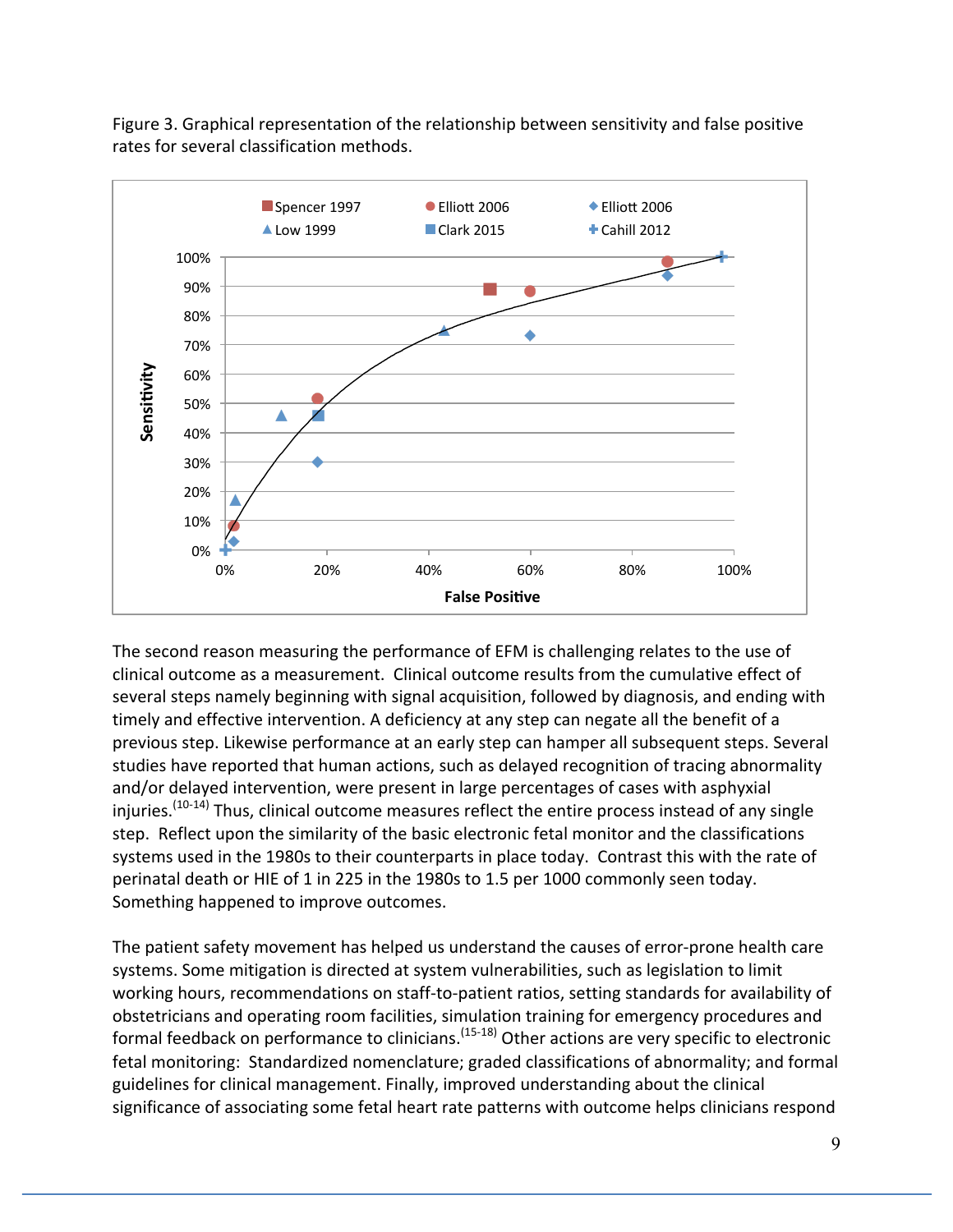better. For example defining the correlation between rates of fetal death or HIE and the interval between persistent bradycardia and delivery is crucial to establishing desirable response times.<sup>(41)</sup>

Another advance has been the growing realization that small changes in critical areas can have a major impact. Simple checklists, limited to a few top items have been associated with dramatic improvements across diverse medical specialties. Some of the most notable checklist achievements are highlighted in Figure 4.<sup>(42)</sup>





In obstetrics, compliance with a simple checklist of six EFM related conditions to trigger discontinuation of oxytocin was associated with significant clinical benefit. In a study spanning four years and 14,398 term inductions, outcomes were compared in patients with and without checklist compliance.<sup>(43)</sup> Compliance was associated with fewer NICU admissions (4.4% vs 2.9%) and a lower primary cesarean rate (18.8% vs 15.8%). Given all of the limitations of EFM, usage consistent with management guidelines was associated with improved outcomes.

#### **Future Paths**

Today clinicians rely largely upon visual inspection of electronic fetal monitoring (EFM) tracings to assess fetal tolerance to labor. Rule-based classification methods are limited since they require a tradeoff between sensitivity and false positive rates. The EFM features in the rules are constrained to what the human eye can recognize and measure. Human assessment is inconsistent, especially when assessments are carried over long periods of time in the presence of clinician fatigue or distractions. Low incidence-high consequence medical problems are among the most challenging for clinicians, especially when false positives are common. A FHR aberration is almost always associated with a good outcome from the perspective of a frontline clinician. Considering all of these impediments it is quite remarkable that HIE levels have fallen, albeit at the cost of high cesarean rates.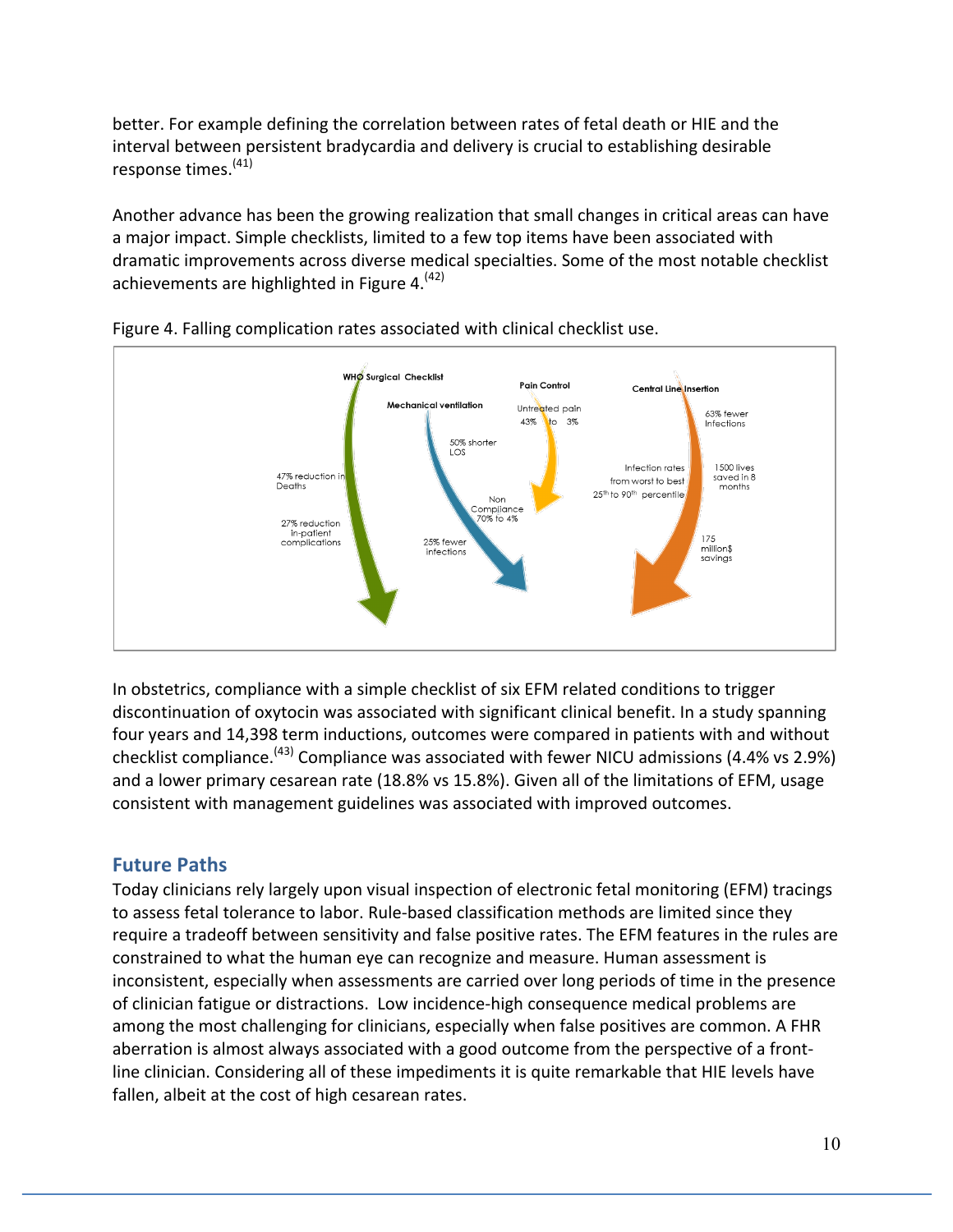Active exploration in three areas is likely to advance the quest to reduce birth-related injury.

- 1. Organizational and human behavior science will help us design and sustain higher quality healthcare systems. However. even a perfectly functioning labor & delivery unit cannot overcome the basic limitation of current EFM guidelines to identify and intervene on behalf of fetuses with increased risk of hypoxic injury without excessive numbers of unnecessary interventions.
- 2. New sensors could provide a better or more direct measure of fetal cerebral state with respect to impending hypoxic injury. Experience with fetal oxygen saturation techniques and ST segment analysis of the fetal ECG have been disappointing to date.
- 3. Better analysis of existing EFM signals using approaches that can measure components that are not readily measurable or visible to the human eye.

#### **Conclusions**

We are entering a new phase in the evolution of fetal surveillance. Historically EFM research was stymied due to our inability to access and analyze the large data sets. We have entered the "big data" era in obstetrics. Hospitals store vast amounts of clinical data and digital EFM tracings. We can now analyze these digital EFM signals directly, measure standard EFM features as well as components and relationships that are not readily visible to humans. As these impediments are overcome we are seeing a resurgence of research producing a better understanding of which EFM characteristics are truly predictive of neonatal depression or metabolic acidosis and a search for new sensors.  $(44-46)$ 

We all look forward to the next phase in the evolution of fetal surveillance where we will have better healthcare delivery practices and better technology to help with the difficult challenge of assessing the fetal status during labor.

## **References**

- 1. Cyr RM, Usher RH, McLean FH. Changing patterns of birth asphyxia and trauma over 20 years. Am J Obstet Gynecol. 1984 Mar 1;148(5):490-8.
- 2. Hull J, Dodd KL. Falling incidence of hypoxic-ischaemic encephalopathy in term infants. Br J Obstet Gynaecol. 1992 May;99(5):386-91.
- 3. Smith J, Wells L, Dodd K. The continuing fall in incidence of hypoxic-ischaemic encephalopathy in term infants. BJOG. 2000 Apr;107(4):461-6.
- 4. Bell R, Glinianaia SV, Rankin J, Wright C, Pearce MS, Parker L. Changing patterns of perinatal death, 1982-2000: a retrospective cohort study. Arch Dis Child Fetal Neonatal Ed. 2004 Nov;89(6):F531-6.
- 5. Becher JC, Stenson BJ, Lyon AJ. Is intrapartum asphyxia preventable? BJOG. 2007 Nov;114(11):1442-4. Epub 2007 Sep 17.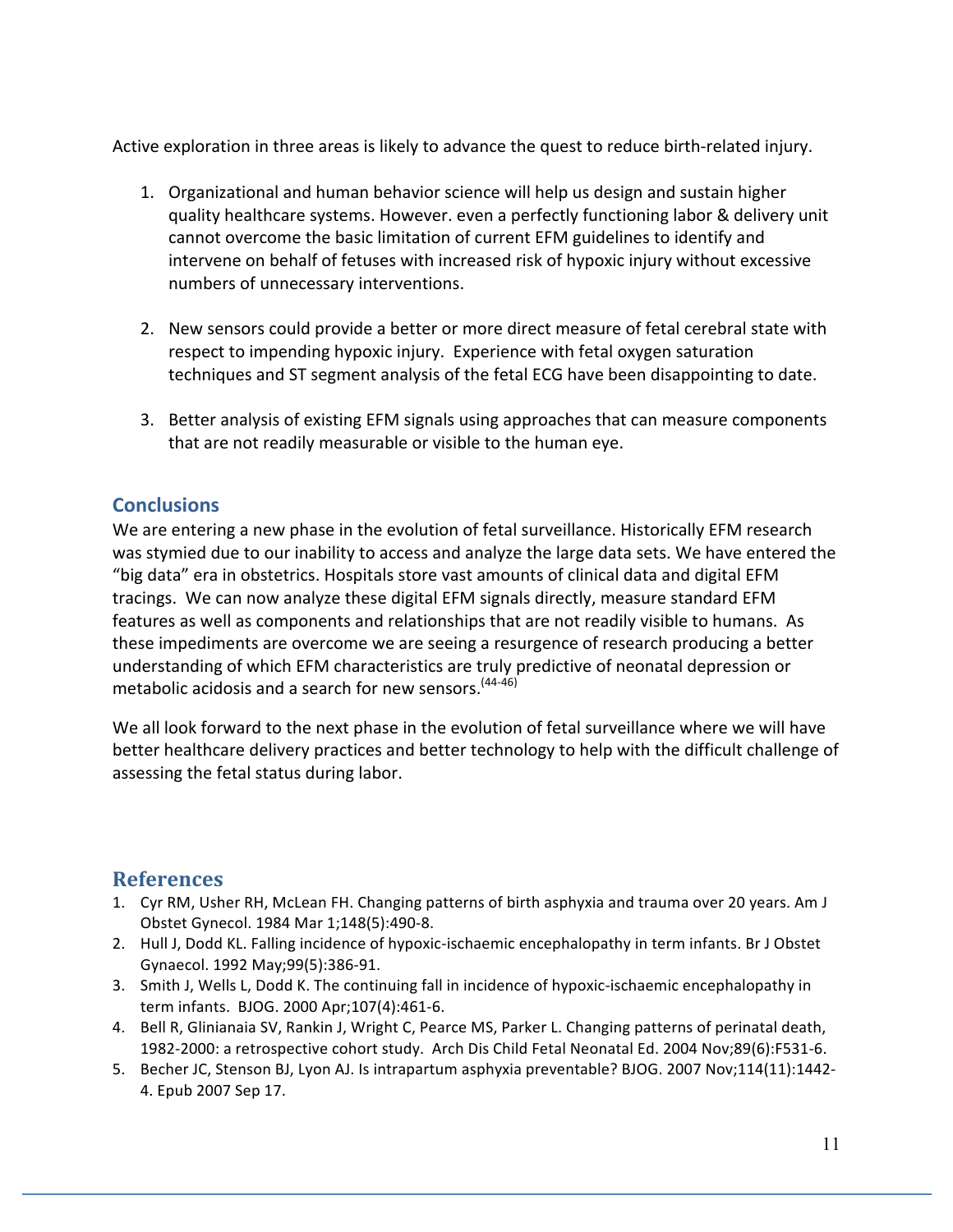- 6. Pasupathy D, Wood AM, Pell JP, Fleming M, Smith GC. Rates of and factors associated with deliveryrelated perinatal death among term infants in Scotland. JAMA. 2009 Aug 12;302(6):660-8.
- 7. Lee ACC, Kozulki N, Blencowe H et al. Intrapartum-related neonatal encephalopathy incidence and impairment at regional and global levels for 2010 with trends from 1990. PedResearch 2013;74: 50-72.
- 8. MacDonald D, Grant A, Sheridan-Pereira M, Boylan P, Chalmers I. The Dublin randomized controlled trial of intrapartum fetal heart rate monitoring. Am J Obstet Gynecol. 1985 Jul 1;152(5):524-39.
- 9. Reason JT. (2001) Understanding Adverse Events: the Hyman Factor in C. Vincent (ed) Clinical Risk Management. London, UK BMJ Books
- 10. Clark SL, Belfort MA, Dildy GA, Meyers JA. Reducing obstetric litigation through alterations in practice patterns. Obstet Gynecol. 2008 Dec;112(6):1279-83.
- 11. Joint Commission on Accreditation of Healthcare Organizations, USA. Preventing infant death and injury during delivery. Sentinel Event Alert. 2004;(30):1-3.
- 12. Ransom SB, Studdert DM, Dombrowski MP, Mello MM, Brennan TA. Reduced medicolegal risk by compliance with obstetric clinical pathways: a case—control study. Obstet Gynecol. 2003;101(4):751-5.
- 13. 1Draper ES, Kurinczuk JJ, Lamming CR, Clarke M, James D, Field D. A confidential enquiry into cases of neonatal encephalopathy. Arch Dis Child Fetal Neonatal Ed. 2002;87(3):F176-80.
- 14. Saphier CJ, Thomas EJ, Studdert D, Brennan TA, Acker D. Applying no-fault compensation criteria to obstetric malpractice claims. Prim Care Update Ob Gyns. 1998;5(4):208-9.
- 15. Pettker CM, Thung SF, Raab CA, Donohue KP, Copel JA, Lockwood CJ, Funai EF. A comprehensive obstetrics patient safety program improves safety climate and culture. Am J Obstet Gynecol. 2011 Mar;204(3):216.e1-6.
- 16. Clark SL, Meyers JA, Frye DK, Perlin JA. Patient safety in obstetrics--the Hospital Corporation of America experience. Am J Obstet Gynecol. 2011 Apr;204(4):283-7.
- 17. Bohmer RM. The four habits of high-value health care organizations. N Engl J Med. 2011 Dec 1;365(22):2045-7.
- 18. Knox GE, Simpson KR. Perinatal high reliability. Am J Obstet Gynecol. 2011 May;204(5):373-7.
- 19. Kergaradec JA Lejumeau de (1822) Mémoire sur l'ausculation appliquée à l'etude de la grossesse. Communication Académie Médecine Paris 26/12/1821 p 1-37 Paris:Mequignon, Marves.
- 20. Sureau C. Historical persepecitives: forgotton past, unpredictable future. Ballière's Clinical Obstetrics and Gynecology 1996;10:2:167-84.
- 21. Kennedy E. Observations of Obstetrical Auscultation. Dublin: Hodges and Smith
- 22. Freeman RK, Garite TJ, Nageotte MP, Miller LA. Fetal Heart Rate Monitoring. 4th ed. Philadelphia, PA: Lippincott, Williams and Wilkins;2012
- 23. Royal College of Obstetricians and Gynecologists. Electronic fetal monitoring: the use and interpretation of cardiotocography in intrapartum fetal surveillance. Evidence-based guideline no. 8. Available at: http://guidance. nice.org.uk/CGC. Accessed June 30, 2006.
- 24. Predictors of intrapartum fetal distress: the role of electronic fetal monitoring. Report of the National Institute of Child Health and Human Development Consensus Development Task Force. Zuspan FP, Quilligan EJ, Iams JD, van Geijn HP. Am J Obstet Gynecol. 1979 Oct 1;135(3):287-91.
- 25. Electronic fetal heart rate monitoring: research guidelines for interpretation. National Institute of Child Health and Human Development Research Planning Workshop. Am J Obstet Gynecol. 1997 Dec;177(6):1385-90.
- 26. International Federation of Gynecology and Obstetrics. Guidelines for the use of fetal monitoring. Int J Gynaecol Obstet 1987;25:159-67.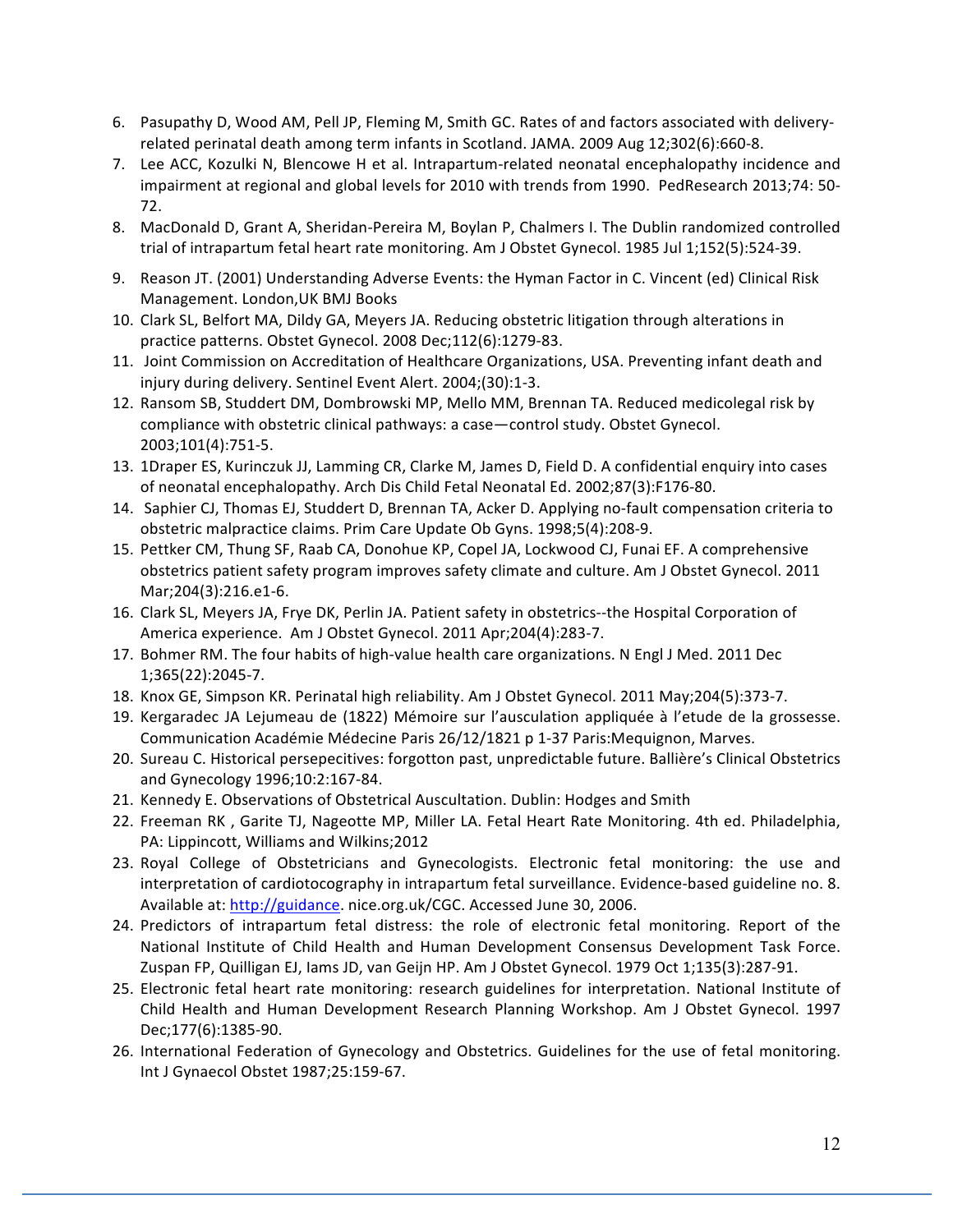- 27. Society of Obstetricians and Gynecologists of Canada. Fetal Health Surveillance in Labour. Ottawa: SOGC Policy Statement no. 41.
- 28. Fetal health surveillance in labour. Liston R, Crane J, Hamilton E, Hughes O, Kuling S, MacKinnon C, McNamara H, Milne K, Richardson B, Trépanie MJ; Working Group on Fetal Health Surveillance in Labor, Executive and Council, Maternal-Fetal Medicine Committee, Clinical Practice Guidline Committee, and ALARM Committee, Society of Obstetricians and Gynaecologists Canada; Canadian Medical Protection Association. J Obstet Gynaecol Can. 2002 Mar;24(3):250-76.
- 29. Devoe LD, Castillo RA, Sherline DM. The nonstress test as a diagnostic test: a critical reappraisal. Am J Obstet Gynecol. 1985 Aug 15;152(8):1047-53.
- 30. Krebs HB, Petres RE, Dunn LJ, Jordaan HV, Segreti A. Intrapartum fetal heart rate monitoring. I. Classification and prognosis of fetal heart rate patterns. Am J Obstet Gynecol. 1979 Apr 1;133(7):762-72.
- 31. FIGO News. Guidelines for the use of fetal monitoring, Int J Gynaecol Obstet 1987; 25: 159–167.
- 32. American College of Obstetricians and Gynecologists. Practice bulletin no. 116: Management of intrapartum fetal heart rate tracings. Obstet Gynecol. 2010 Nov;116(5):1232-40.
- 33. Nice Guidelines for fetal monitoring Available at: http://www.nice.org.uk/guidance/cg190/chapter/1-recommendations#monitoring-during-labour accessed July 10, 2015
- 34. Parer JT, Ikeda T. A framework for standardized management of intrapartum fetal heart rate patterns. Am J Obstet Gynecol. 2007;197:26.e1-6.
- 35. Clark SL, Nageotte MP, Garite TJ, Freeman RK, Miller DA, Simpson KR, Belfort MA, Dildy GA, Parer JT, Berkowitz RL, D'Alton M, Rouse DJ, Gilstrap LC, Vintzileos AM, van Dorsten JP, Boehm FH, Miller LA, Hankins GD. Intrapartum management of category II fetal heart rate tracings: towards standardization of care. Am J Obstet Gynecol. 2013 Aug;209(2):89-97.
- 36. Spencer JA, Badawi N, Burton P, Keogh J, Pemberton P, Stanley F. The intrapartum CTG prior to neonatal encephalopathy at term: a case-control study. Br J Obstet Gynaecol. 1997 Jan;104(1):25-8.
- 37. Low JA, Victory R, Derrick EJ. Predictive value of electronic fetal monitoring for intrapartum fetal asphyxia with metabolic acidosis. Obstet Gynecol. 1999 Feb;93(2):285-91.
- 38. Elliott C, Warrick PA, Graham E, and Hamilton EF. Graded classification of fetal heart rate tracings: Association with neonatal metabolic acidosis and neurologic morbidity. Am J Obstet Gynecol. 2010 Mar;202(3):258.e1-8.
- 39. Cahill AG, Roehl KA, Odibo AO, Macones GA. Association and prediction of neonatal acidemia. Am J Obstet Gynecol. 2012 Sep;207(3):206. e1-8.
- 40. Clark et al under review
- 41. Leung TY, Chung PW, Rogers MS, Sahota DS, Lao TT, Hung Chung TK. Urgent cesarean delivery for fetal bradycardia. Obstet Gynecol. 2009 Nov;114(5):1023-8.
- 42. Gawande, A. A lifesaving checklist. The New Yorker, December 10, 2007.
- 43. Clark SL, Meyers JA, Frye DK, Garthwaite T, Lee AJ, Perlin JB. Recognition and response to electronic fetal heart rate patterns: impact on newborn outcomes and primary cesarean delivery rate in women undergoing induction of labor. Am J Obstet Gynecol. 2015 Apr;212(4):494.e1-6.
- 44. Warrick PA, Hamilton EF. Discrimination of normal and at-risk populations from fetal heart rate variability. Computing in Cardiology 2014;41:1001-4.
- 45. Chudacek V, Anden J, Mallat S et al. Scattering transform for intrapartum fetal heart rate variability fractal analysis: a case-control study. IEEE Transactions on Biomedical Engineering 2014;61:1100-8.
- 46. Warrick PA, Hamilton EF, Precup D, Kearney RE. Classification of normal and hypoxic fetuses from systems modeling of intrapartum cardiotocography. IEEE Trans Biomed Eng. 2010 Apr;57(4):771-9.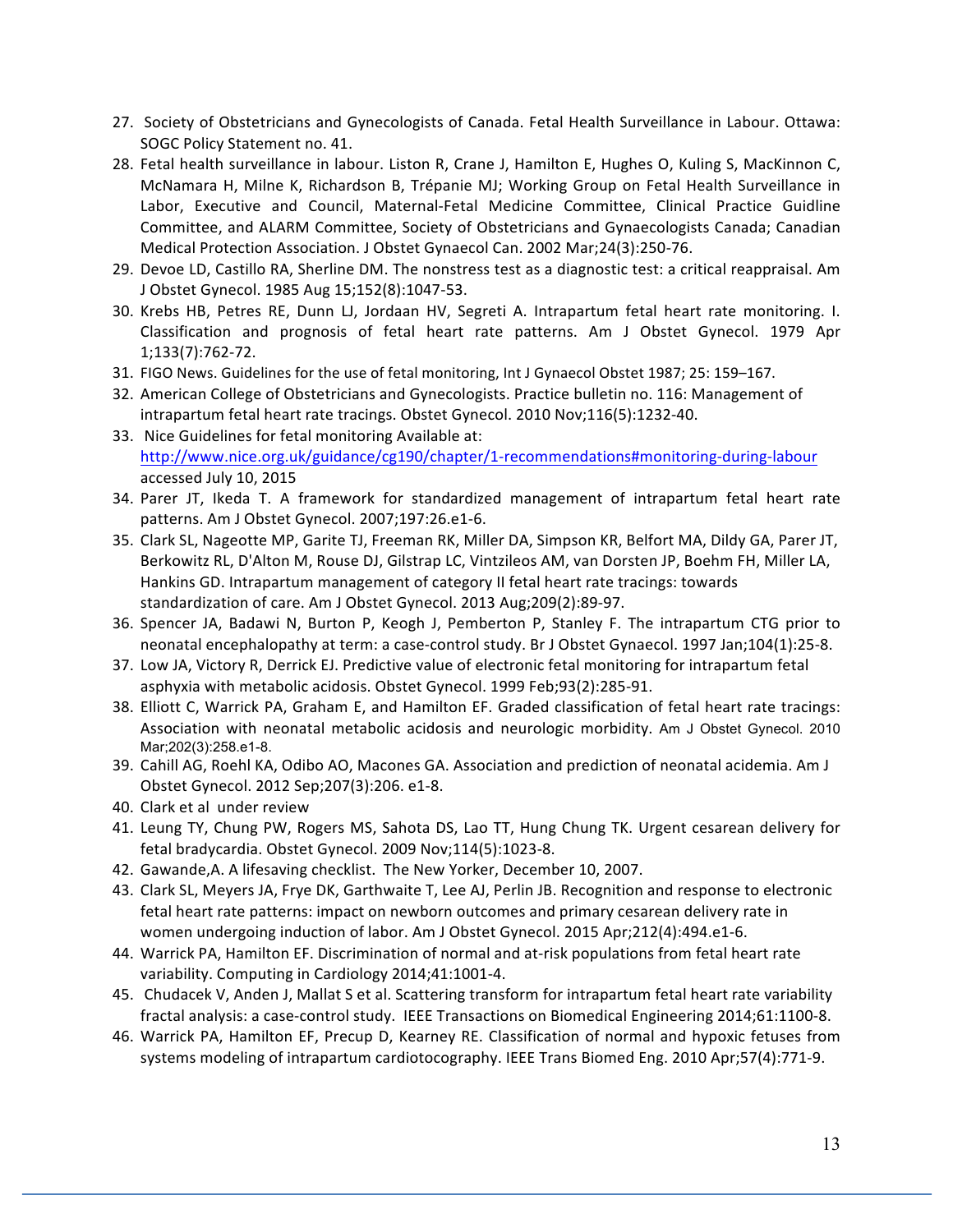**Appendix of EFM Classification Methods**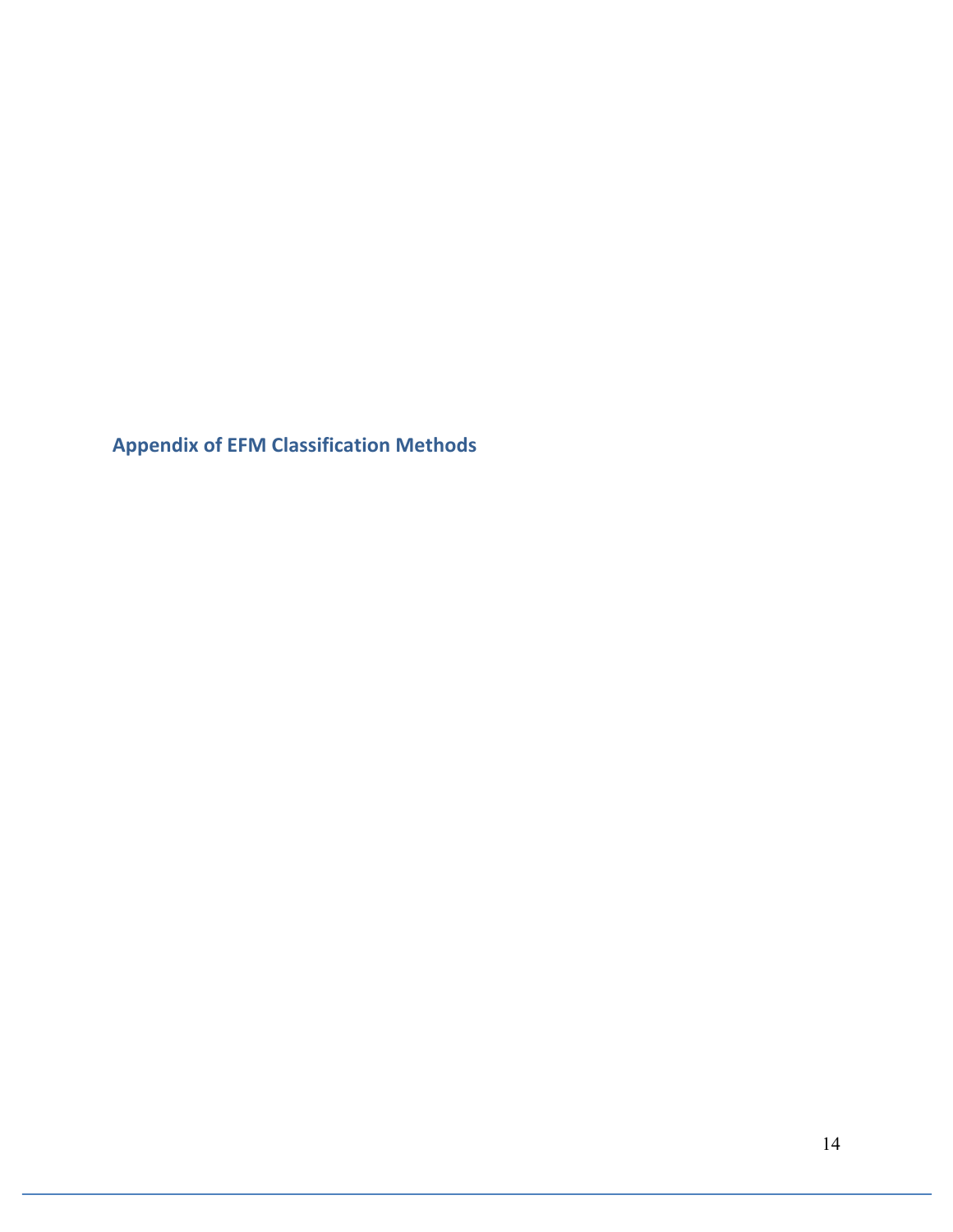# **1. EFM scoring system based on Krebs et al 1979**

|                           |              | <b>Krebs Score</b> |                                      |
|---------------------------|--------------|--------------------|--------------------------------------|
| <b>FHR Feature</b>        | $\mathbf{z}$ |                    | 0                                    |
| <b>Baseline FHR (bpm)</b> | 120-160      | 100-119            | < 100                                |
|                           |              | 161-180            | >180                                 |
| Variability               |              |                    |                                      |
| Amplitude (bpm)           | $6 - 25$     | $3 - 5$ or $> 25$  | $<$ 3                                |
| <b>Frequency</b>          | >6           | $3 - 6$            | $\leq$ 3                             |
| oscillations/min          |              |                    |                                      |
| <b>Accelerations</b>      | >4           | $1 - 4$            | $\mathbf 0$                          |
| <b>Decelerations</b>      | None         | Moderate Variable  | Late                                 |
|                           | Early        |                    | Severe Variable<br>Atypical variable |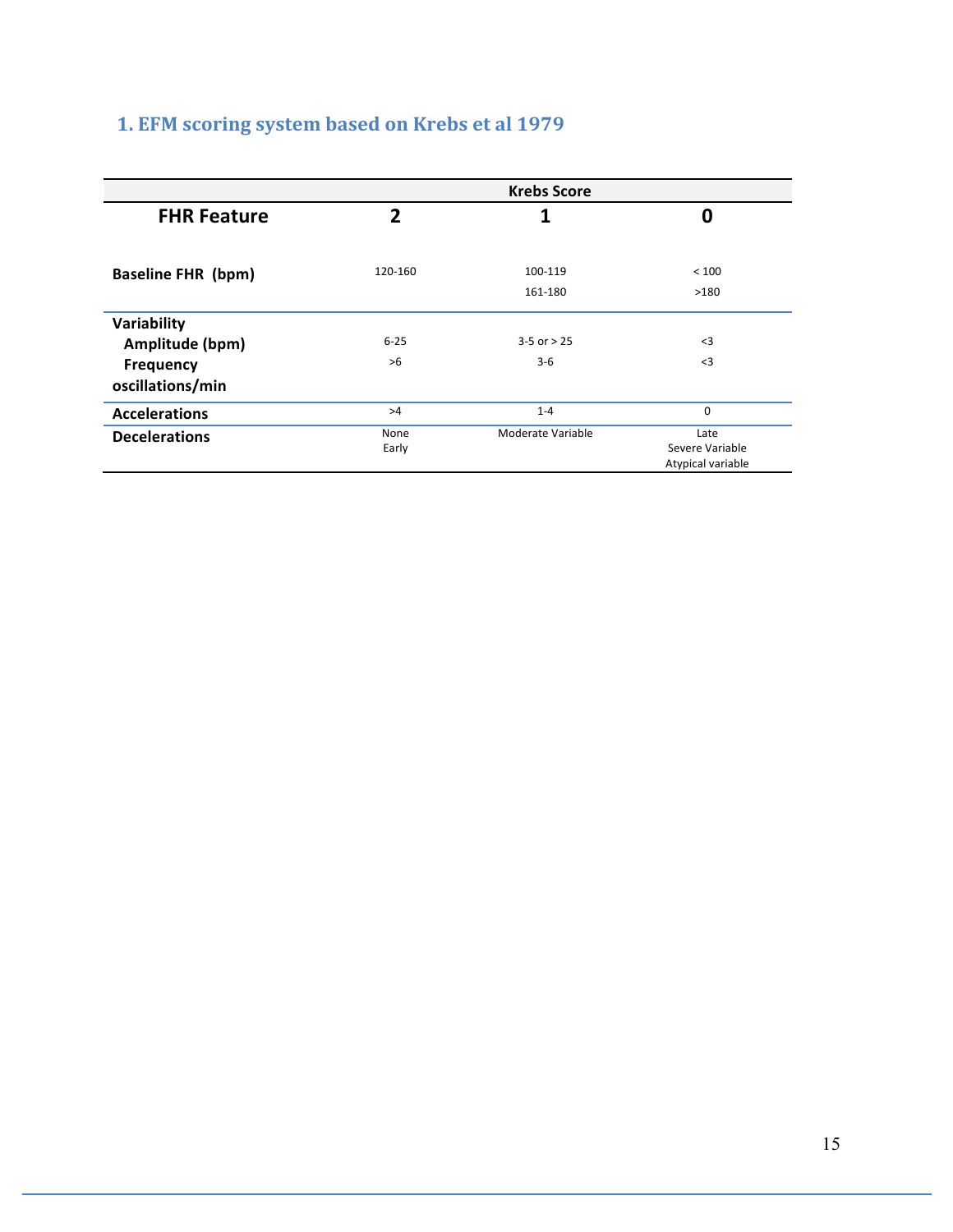## **2. Classification based on FIGO methods in 1987**

|                           | <b>FIGO Classification</b> |                           |                                                       |  |  |  |
|---------------------------|----------------------------|---------------------------|-------------------------------------------------------|--|--|--|
| <b>FHR Feature</b>        | <b>Normal</b>              | <b>Suspicious</b>         | Pathological                                          |  |  |  |
|                           |                            |                           |                                                       |  |  |  |
| <b>Baseline FHR (bpm)</b> | 110-150                    | 100-110                   | < 100                                                 |  |  |  |
|                           |                            | 150-170                   | >170                                                  |  |  |  |
| Variability               |                            |                           |                                                       |  |  |  |
| Amplitude (bpm)           | $5 - 25$                   | 5-10 for >40 min<br>$>25$ | $< 5$ for $> 40$ min                                  |  |  |  |
| <b>Decelerations</b>      | None                       | Variable                  | Severe variable<br>Severe repeated early<br>Prolonged |  |  |  |
|                           |                            |                           | Late or Sinusoidal                                    |  |  |  |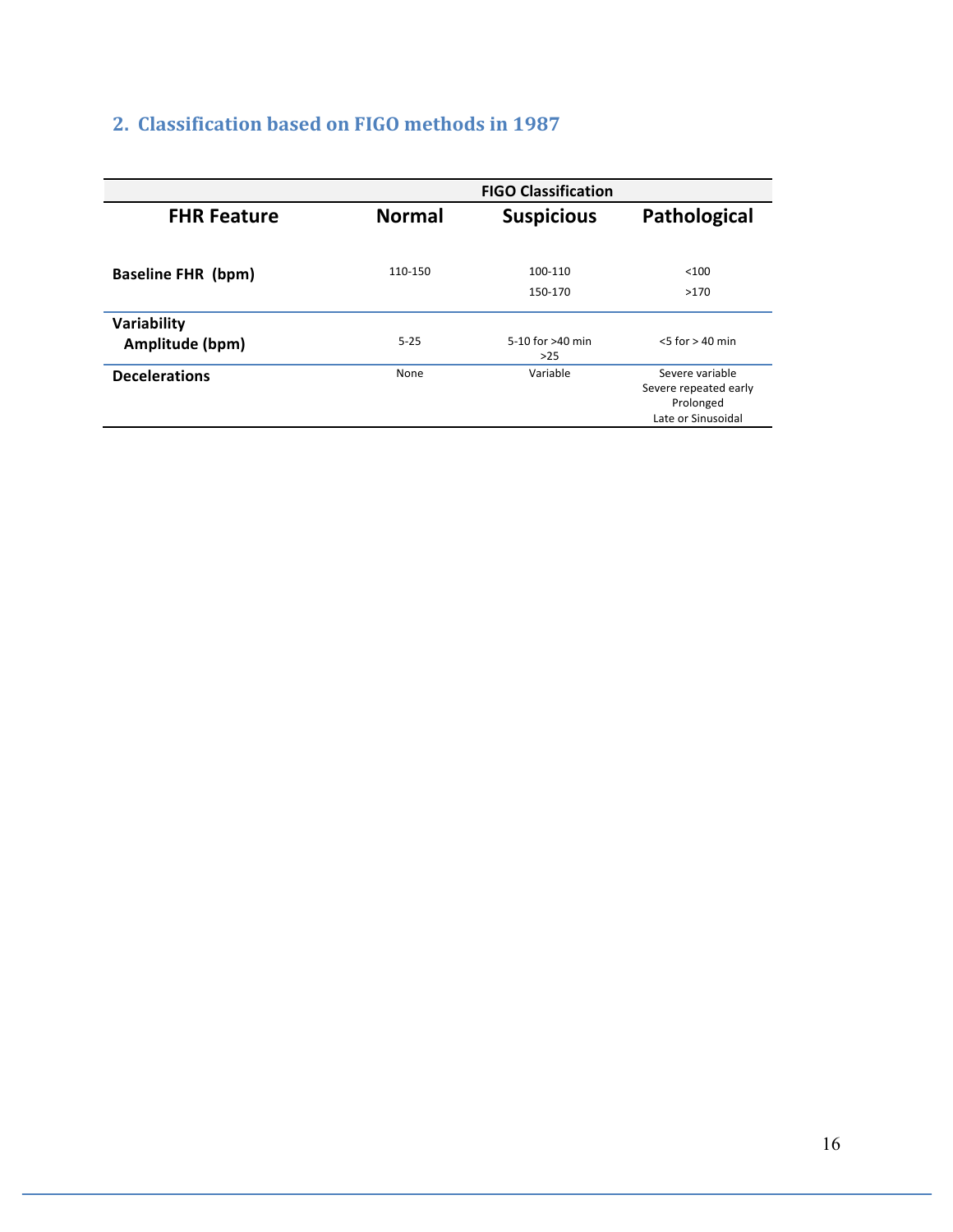

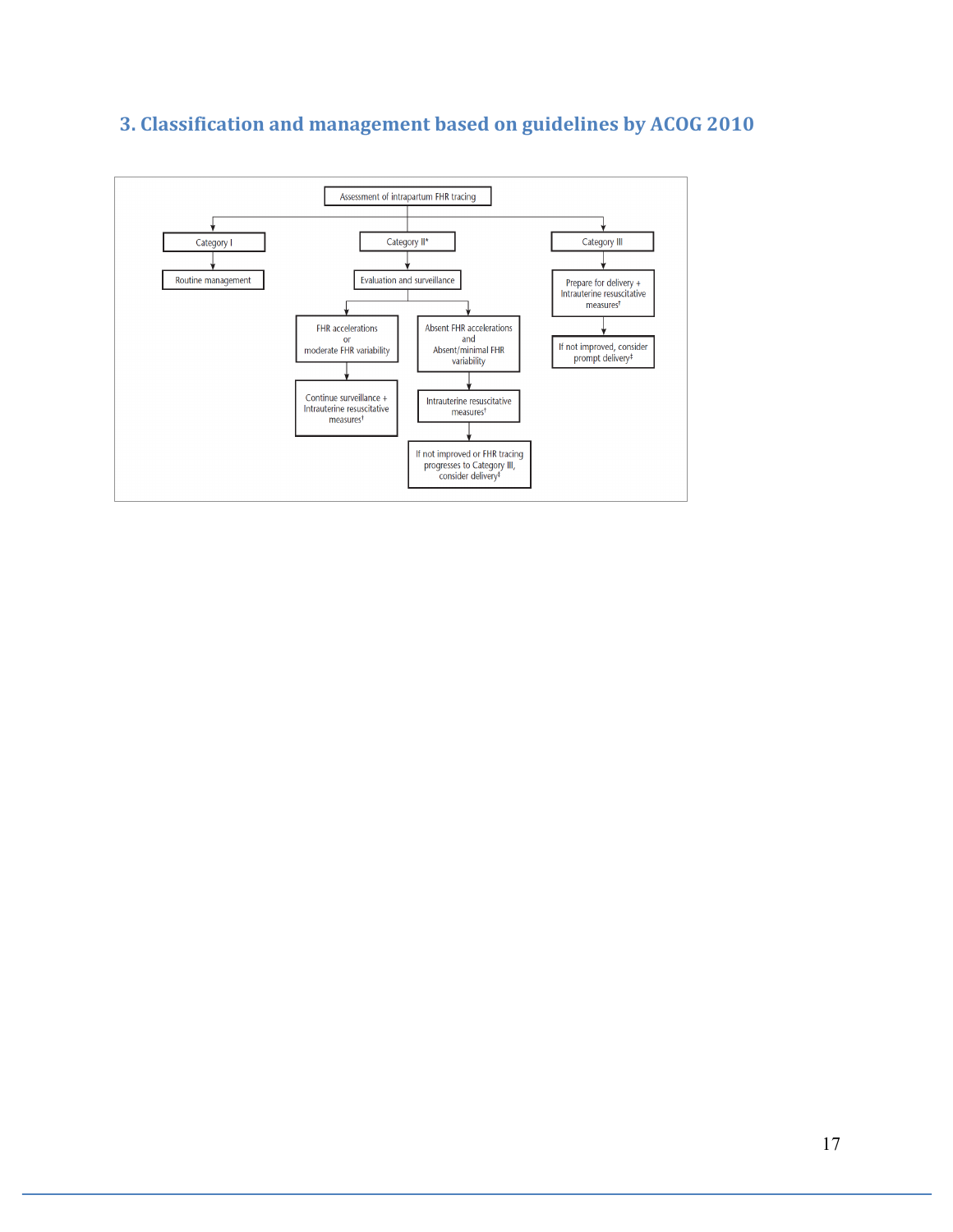# **4. Tracing classification and management based on NICE guidelines**

| <b>NICE Classification</b> |                   |                                                                                                                                                                                                                                                                                                                                   |                                                                                                                                                                                                                                                                                                                                    |  |  |  |  |
|----------------------------|-------------------|-----------------------------------------------------------------------------------------------------------------------------------------------------------------------------------------------------------------------------------------------------------------------------------------------------------------------------------|------------------------------------------------------------------------------------------------------------------------------------------------------------------------------------------------------------------------------------------------------------------------------------------------------------------------------------|--|--|--|--|
| <b>FHR Feature</b>         | <b>Normal</b>     | <b>Non-reassuring</b>                                                                                                                                                                                                                                                                                                             | <b>Abnormal</b>                                                                                                                                                                                                                                                                                                                    |  |  |  |  |
|                            | <b>Reassuring</b> |                                                                                                                                                                                                                                                                                                                                   |                                                                                                                                                                                                                                                                                                                                    |  |  |  |  |
| <b>Baseline FHR</b>        | 110-160           | 161-180                                                                                                                                                                                                                                                                                                                           | < 100                                                                                                                                                                                                                                                                                                                              |  |  |  |  |
| (bpm)                      |                   |                                                                                                                                                                                                                                                                                                                                   | >180                                                                                                                                                                                                                                                                                                                               |  |  |  |  |
| <b>Variability</b>         | >5                | <5 for 30-90 minutes                                                                                                                                                                                                                                                                                                              | $5$ for $> 90$ min                                                                                                                                                                                                                                                                                                                 |  |  |  |  |
| <b>Decelerations</b>       | None or early     | Variable decelerations<br>< 60 in depth and lasting <60 sec<br>Present for > 90 min<br>With >50% of contractions<br>Or<br>Variable decelerations<br>>60 in depth and lasting >60 sec<br>Present for up to 30 min<br>With >50% of contractions<br>Or<br>Late decelerations<br>Present up to 30 min<br>With $>$ 50% of contractions | Non-reassuring variable decels<br>persist 30 min after starting conservative<br>measures<br>With $> 50\%$ of contractions<br>Or<br>Late decelerations<br>Present over 30 min<br>Do not improve with conservative<br>measures<br>With $> 50\%$ of contractions<br>Or<br>Bradycardia or single prolonged decel ><br>3 <sub>min</sub> |  |  |  |  |

| <b>NICE Clinical management</b>     |                                                      |                                                                                                                                                                 |                                                                                                                                                                                            |                                                                                                                                                                                                                      |  |  |  |  |
|-------------------------------------|------------------------------------------------------|-----------------------------------------------------------------------------------------------------------------------------------------------------------------|--------------------------------------------------------------------------------------------------------------------------------------------------------------------------------------------|----------------------------------------------------------------------------------------------------------------------------------------------------------------------------------------------------------------------|--|--|--|--|
| <b>FHR</b><br><b>Classification</b> | <b>Normal</b><br>Reassuring                          | Non-reassuring<br>and suggests need<br>for conservative<br>measures                                                                                             | Abnormal<br>and indicates need for<br>conservative measures<br><b>AND further testing</b>                                                                                                  | Abnormal<br>and indicates need for<br>urgent intervention                                                                                                                                                            |  |  |  |  |
| <b>Definition</b>                   | <b>ALL FHR features</b><br>are Normal/<br>Reassuring | 1 Non-reassuring feature<br>and 2 normal/reassuring<br>features                                                                                                 | 1 abnormal or 2 non reassuring<br>features                                                                                                                                                 | Bradycardia<br>Prolonged deceleration> 3 min<br>with baseline $< 100$                                                                                                                                                |  |  |  |  |
| Interpretation                      | Normal                                               | Associated with<br>increased risk of acidosis.<br>Acidosis unlikely if<br>acceleration are present                                                              | Likely to be associated with<br>acidosis                                                                                                                                                   | Likely to be associated with<br>acidosis or rapid development<br>of fetal acidosis                                                                                                                                   |  |  |  |  |
| Management                          |                                                      | A<br>Consider underlying causes<br>If baseline $> 160$ -Check for<br>fever<br>Start conservative<br>measures<br>Inform coordinating<br>midwife and obstetrician | B<br>Management from A<br>Offer to take fetal blood sample<br>Take action sooner than 30 min<br>if late decelerations are<br>accompanied by tachycardia or<br>reduced baseline variability | C<br>Start A<br>Urgently seek obstetric help<br>Prepare for urgent birth<br>Expedite birth if persistence > 9<br>min<br>Reassess and discuss with the<br>women if heart rate if heart<br>rate recovers $< 9$ minutes |  |  |  |  |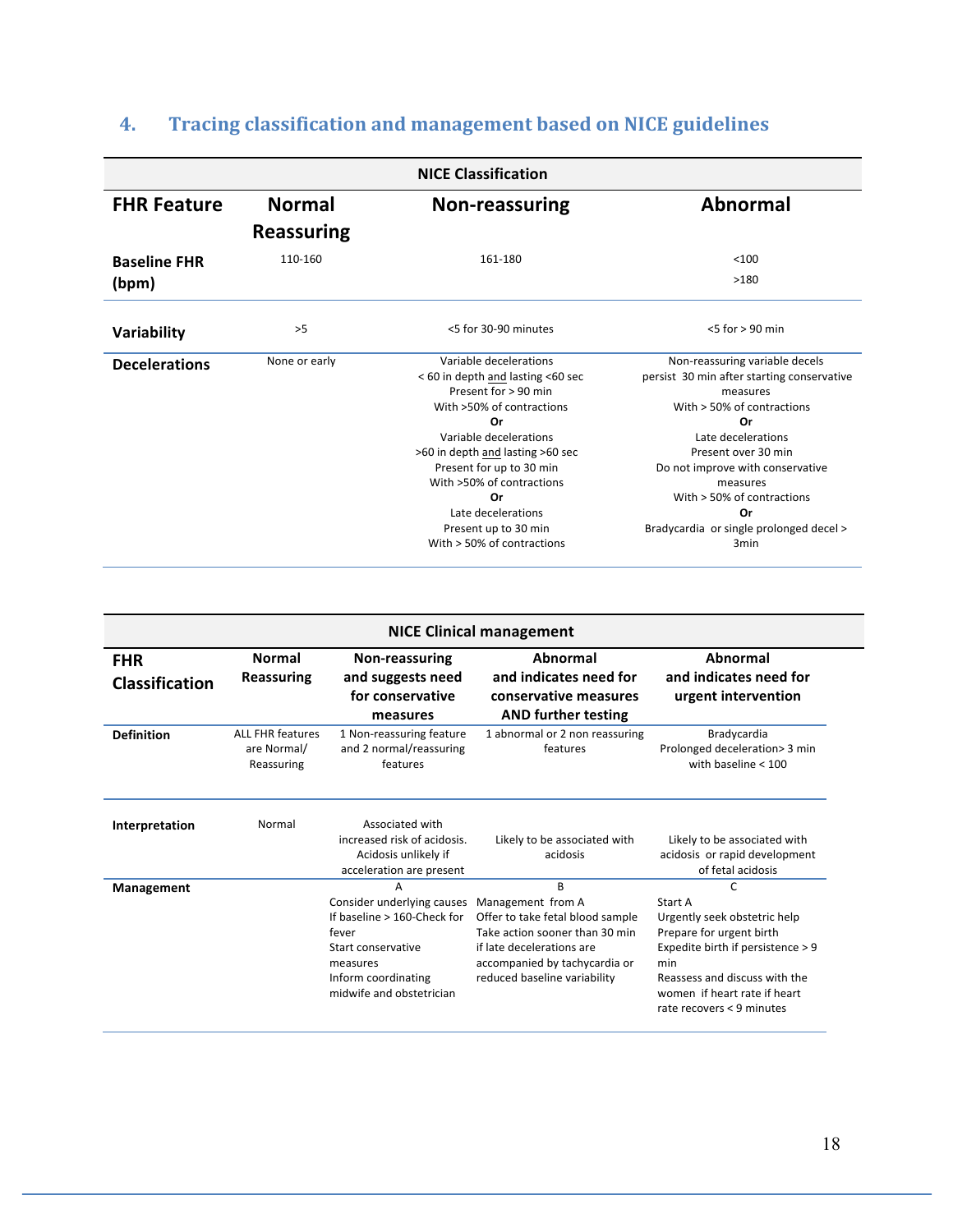## **5. Classification and management by Parer et al 2006**.

| <b>Tracing Classification</b> |      |                      |      |              |                           |          |                       |        |      |           |              |
|-------------------------------|------|----------------------|------|--------------|---------------------------|----------|-----------------------|--------|------|-----------|--------------|
| <b>Moderate Variability</b>   |      |                      |      |              |                           |          |                       |        |      |           |              |
|                               |      | <b>Decelerations</b> |      |              | <b>Recurrent Variable</b> |          | <b>Recurrent Late</b> |        |      | Prolonged |              |
|                               | None | Early                | Mild | Mod          | Severe                    | Mild     | Mod                   | Severe | Mild | Mod       | Severe       |
| <b>Baseline</b>               |      |                      |      |              |                           |          |                       |        |      |           |              |
| Tachycardia                   | B    | B                    | B    | Υ            | O                         | Υ        | Y                     | O      | Υ    | Υ         | 0            |
| Normal                        | G    | G                    | G    | B            | Υ                         | B        | Y                     | Υ      | Υ    | Υ         | $\Omega$     |
| Mild Bradycardia              | Υ    | Y                    | Y    | Y            | O                         | Υ        | Y                     | O      | Υ    | Υ         | $\Omega$     |
| Mod Bradycardia               | Y    | Y                    |      |              | O                         |          | O                     | O      |      |           | $\Omega$     |
| Severe Bradycardia            | O    | O                    |      |              | O                         |          |                       | O      |      |           | O            |
| <b>Minimal Variability</b>    |      |                      |      |              |                           |          |                       |        |      |           |              |
|                               |      | <b>Decelerations</b> |      |              | <b>Recurrent Variable</b> |          | <b>Recurrent Late</b> |        |      | Prolonged |              |
|                               | None | Early                | Mild | Mod          | Severe                    | Mild     | Mod                   | Severe | Mild | Mod       | Severe       |
| <b>Baseline</b>               |      |                      |      |              |                           |          |                       |        |      |           |              |
| Tachycardia                   | B    | Y                    | Y    | O            | O                         | O        | O                     | R      | O    | O         | O            |
| Normal                        | B    | O                    | Y    | $\Omega$     | O                         | $\Omega$ | O                     | R      | O    | O         | $\mathsf{R}$ |
| Mild Bradycardia              | O    | O                    | R    | R            | R                         | R        | R                     | R      | R    | R         | R            |
| Mod Bradycardia               | O    | O                    |      |              | R                         |          | $\mathsf{R}$          | R      |      |           | R            |
| Severe Bradycardia            | R    | $\mathsf{R}$         |      |              | R                         |          |                       | R      |      |           | R            |
| <b>Absent Variability</b>     |      |                      |      |              |                           |          |                       |        |      |           |              |
|                               |      | <b>Decelerations</b> |      |              | <b>Recurrent Variable</b> |          | <b>Recurrent Late</b> |        |      | Prolonged |              |
|                               | None | Early                | Mild | Mod          | Severe                    | Mild     | Mod                   | Severe | Mild | Mod       | Severe       |
| <b>Baseline</b>               |      |                      |      |              |                           |          |                       |        |      |           |              |
| Tachycardia                   | R    | R                    | R    | $\mathsf{R}$ | R                         | R        | R                     | R      | R    | R         | R            |
| Normal                        | O    | R                    | R    | R            | R                         | R        | R                     | R      | R    | R         | R            |
| Mild Bradycardia              | R    | R                    | R    | $\mathsf{R}$ | R                         | R        | R                     | R      | R    | R         | R            |
| Mod Bradycardia               | R    | R                    |      |              | R                         |          | R                     | R      |      |           | R            |
| Severe Bradycardia            | R    | R                    |      |              | R                         |          |                       | R      |      |           | R            |
| Sinusoidal                    | R    |                      |      |              |                           |          |                       |        |      |           |              |
| Marked variability            | Υ    |                      |      |              |                           |          |                       |        |      |           |              |

G=Green, B=Blue, Y=Yellow, O=Orange, R=Red. Each of the modifiers "mild" "moderate" and "severe" was defined in numeric terms.

| <b>Clinical Management</b> |                                     |                          |                                                            |  |  |  |  |  |
|----------------------------|-------------------------------------|--------------------------|------------------------------------------------------------|--|--|--|--|--|
| Color                      | <b>Risk of acidemia</b>             | <b>Risk of evolution</b> | <b>Action</b>                                              |  |  |  |  |  |
| Green                      | 0                                   | Very low                 | None                                                       |  |  |  |  |  |
| <b>Blue</b>                | 0                                   | low                      | Conservative techniques and begin<br>preparation           |  |  |  |  |  |
| Yellow                     | 0                                   | moderate                 | Conservative techniques and<br>increased surveillance      |  |  |  |  |  |
| Orange                     | <b>Borderline</b><br>Acceptably low | High                     | Conservative techniques and prepare<br>for urgent delivery |  |  |  |  |  |
| Red                        | Unacceptably high                   | Not a consideration      | Deliver                                                    |  |  |  |  |  |